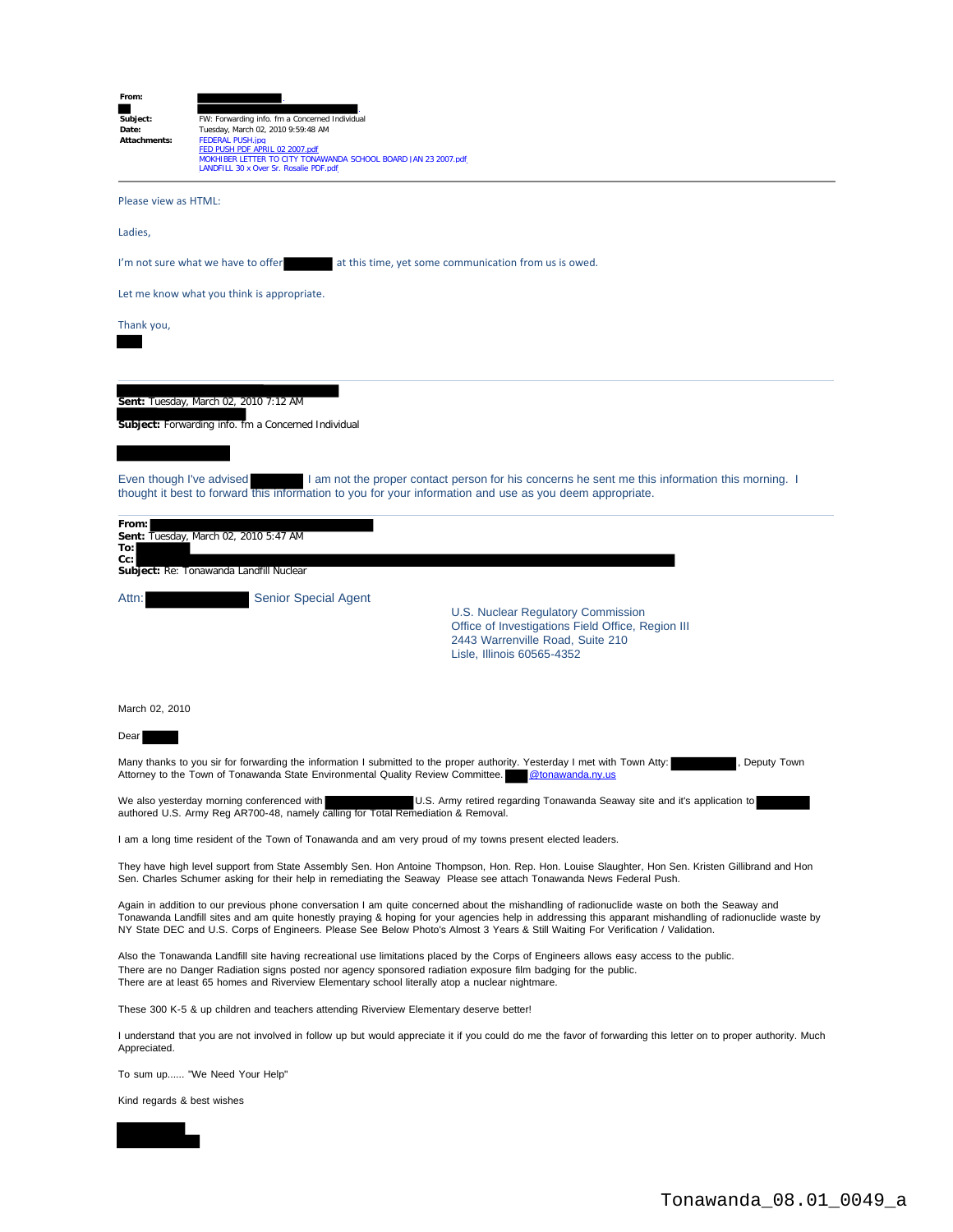(

Please See Below Photo's & Tonawanda News Article At Risk April 26, 2007



The Buffalo News / Sunday Edition / January 13, 2002



Tonawanda Landfill Please Note This Landfill Separate From Seaway Site But Very Close To.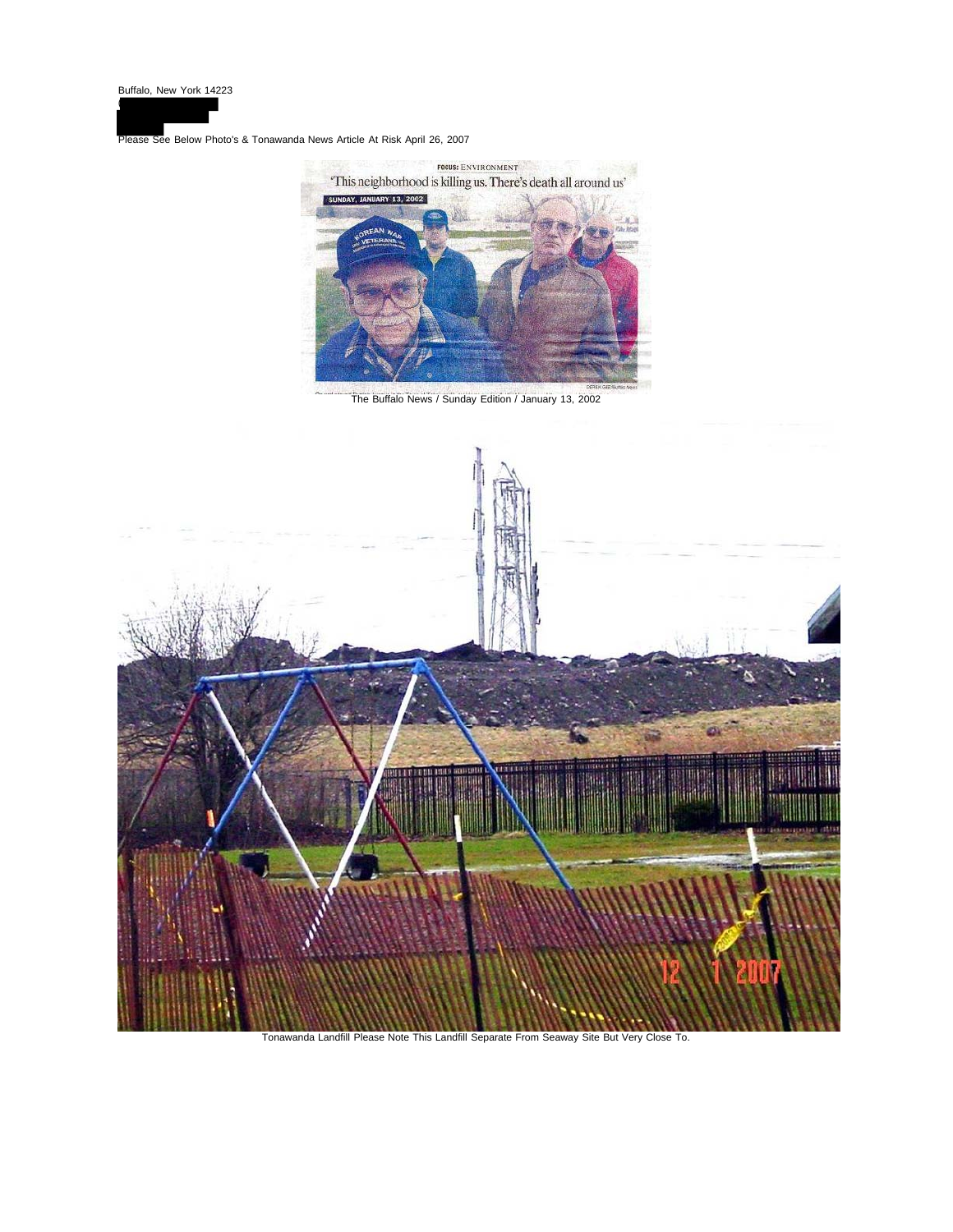

Tonawanda Landfill



Tonawanda Landfill / Reading Taken in veryclose proximity to Riverview Elementary School City of Tonawanda Still Waiting For Validation March 2nd 2010



At Risk ?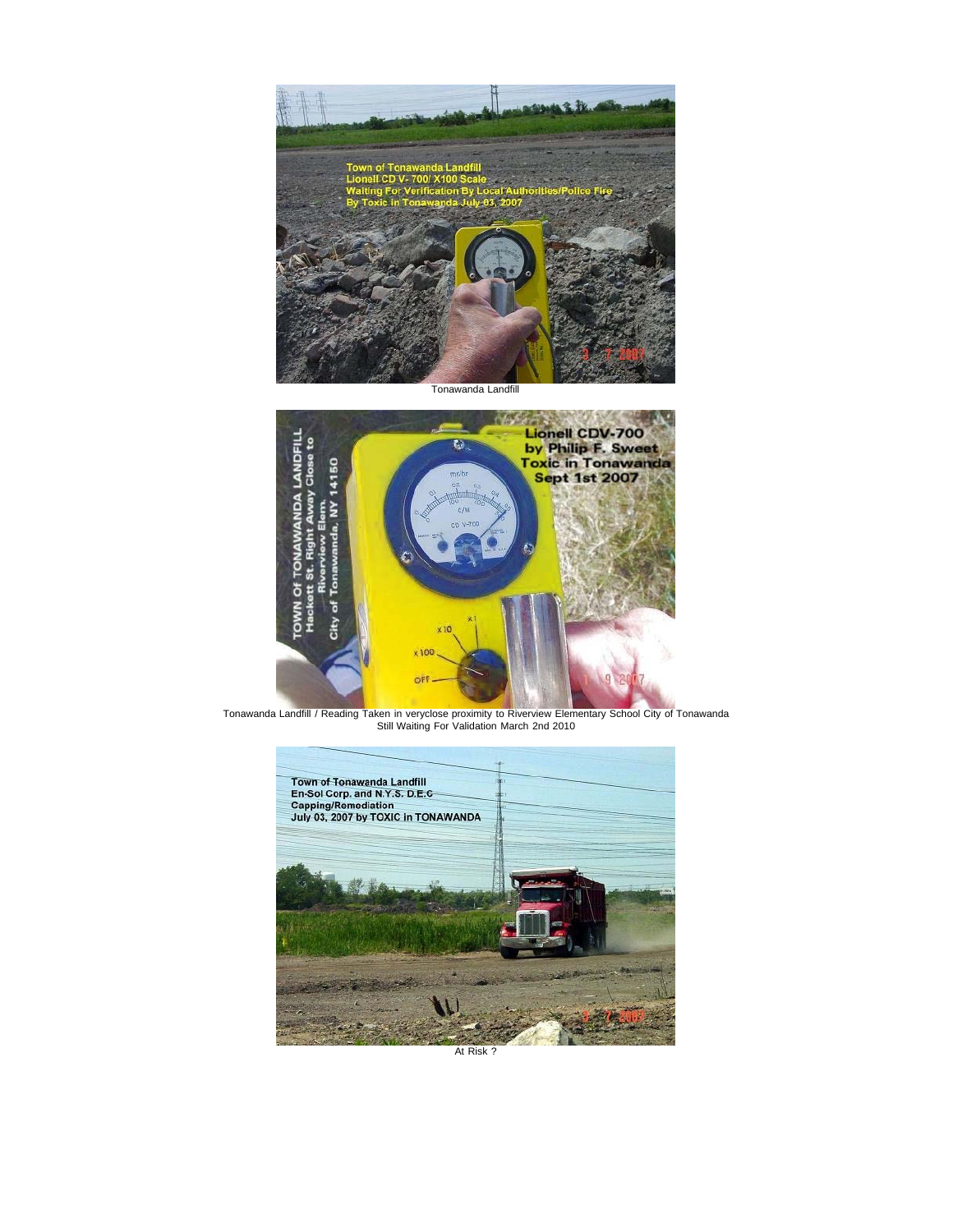



### April 26, 2007

Tonawanda resident Diane Eshelman speaks out during a public forum at the Tonawanda High School

on the Tonawanda Landfill. Dan Cappellazzo/The Tonawanda News (Click for larger image)

### **AT RISK?**

I

The U.S. Army Corps of Engineers assessed radioactive materials in the

Town of Tonawanda landfill according to the following guidelines:

## **Recreational use of landfill and mudflats:**

- Two hours per week over 30 years for an adult
- Seven hours per week over six years for a youth

# **Construction worker use landfill and mudflats:**

• 40 hours per week over one year

# **Industrial redevelopment of mudflats**

- 40 hours per week over 6.6 years
- **Residential redevelopment of mudflats**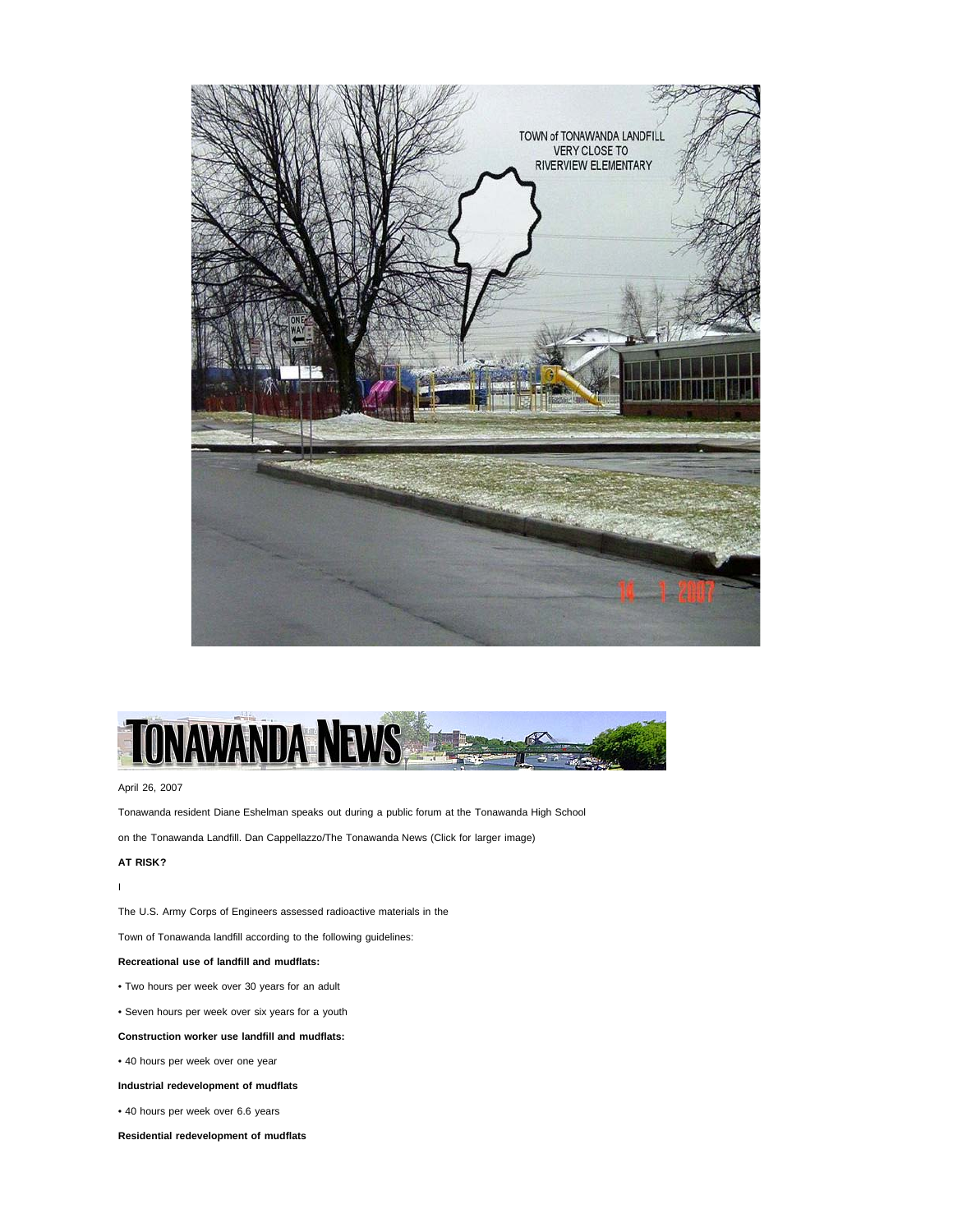• 18 hours per day over 30 years for an adult

• 24 hours per day over six years for a youth

All risks were found to fall below the National Contingency Plan

guidelines accepted by the Environmental Protection Agency.

A public meeting attended by about 100 people Wednesday concerning the Town of Tonawanda landfill typified how complex and emotional the issue has become.

The meeting, hosted by the U.S. Army Corps of Engineers to collect public comments on their proposed plan, featured a number of familiar public officials and some new faces. They urged full removal of radioactive materials at the landfill, and most expressed their dissatisfaction with the Army Corps' handling of the issue.

"No self-respecting scientist would ever sign off on a plan of total inaction when the Riverview section is reporting 26 residents out of 35 - that's 77 percent — with cancer," said Corina Berman, a Buffalo resident. "Regardless of what your studies say, you should feel compelled to conduct more thorough, more intuitive testing. You're humans, not machines."

The meeting began with Lt. John Hurley, Army Corps Buffalo District Commander, giving a short presentation, before making way for landfill Project Manager Steve Buechi to explain the proposed plan.

The plan was issued March 26, and recommended no action on the radioactive materials, which have found to fall within Environmental Protection Agency guidelines. The plan also kicked off a public comment period which will end June 26, after which a final record of decision will be rendered on the landfill.

Hurley stood and listened attentively to all of the comments, most of which received applause. Meanwhile, residents of Hackett Drive and nearby streets peppered him and other Army Corps personnel with anecdotes of family members with cancer and personal witnessing of illegal dumping.

Many expressed the wish for further testing, but Army Corps Public Affairs Officer Bruce Sanders said the Army Corps does not do that.

"We're an engineering organization," he said. "We have no authority at all, whatsoever, on that issue."

City of Tonawanda School District Barbara Peters explained to Army Corps workers her concerns with Riverview Elementary School students.

The school is right next to the landfill, and a playground is directly adjacent to the property, she said. Considering the landfill risk assessment — one of which says it's safe for two hours a week — Peters said she is worried.

"(The students) don't understand when we say stay away from something," she said. "I think anything less than full remediation is foolhardy."

Residents also expressed fear that their sump pumps would pick up contaminated runoff from the landfill.

After the Army Corps, public officials took their turn. Rick Davis, City of Tonawanda Common Councilman and co-chair of the grassroots organization Clean Up Riverview's Environment, blasted the proposed plan, calling Army Corps' risk level assessments "immoral and criminal." Davis was followed by County Legislator Michele Iannello, D-Kenmore, who urged the Corps to retest along the fenceline of properties along Hackett Drive.

Mayor Ron Pilozzi followed Iannello, saying the city's engineering department will submit comments on the proposed plan and reminding the crowd that he's advocated full removal since March 2006. Town of Tonawanda Supervisor Ron Moline then took the microphone, saying he's concerned about the health of nearby residents and supporting further testing on their properties. City Common Council President Carleton Zeisz followed Moline, stating his disappointment at the millions of dollars spent on other FUSRAP project farther away from residential areas.

"We have one that's adjacent, and it's just going to sit there?" He asked.

Paul Krantz from the Erie County Department of Environment and Planning read a statement from the department's commissioner, Andrew Eszak, which contained a request for more time before to comment on the proposed plan.

School Board Member Joyce Hogenkamp went after Krantz, calling the proposed plan appalling and saying it disgusted her.

Contact reporter Dan Miner at 693-1000, Ext. 115

...............

This site contains copyrighted material the use of which has not always been specifically authorized by the copyright owner. We are making such material available in our efforts to advance understanding<br>of environmental, p



Best Regards,